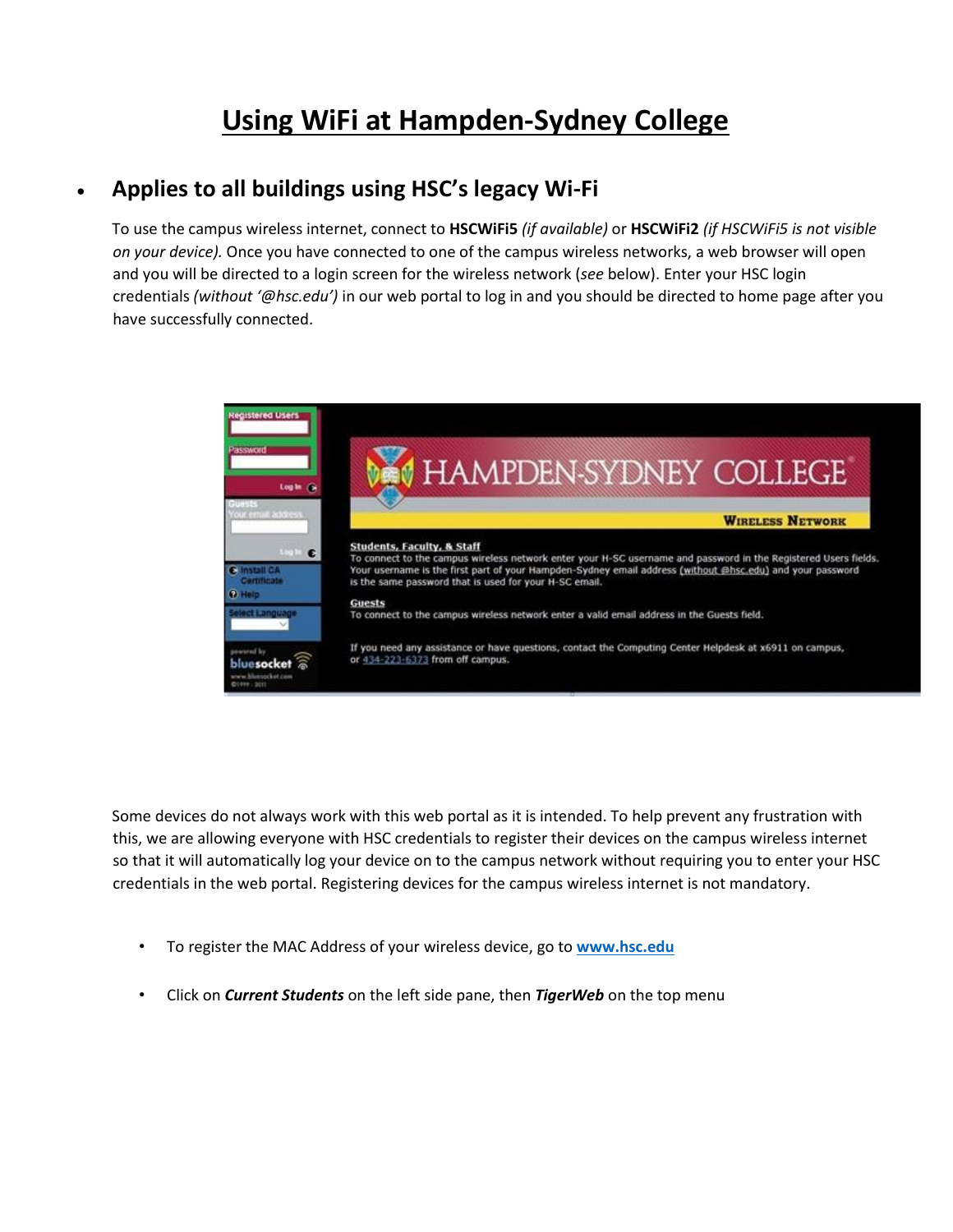| <b>HAMPDEN-SYDNEY</b><br><b>COLLEGE</b>                                     |     | <b>Current Students</b>                                                  |  |  |
|-----------------------------------------------------------------------------|-----|--------------------------------------------------------------------------|--|--|
| About H-SC                                                                  | $+$ | <b>Current Students</b><br>A                                             |  |  |
| Academics                                                                   | $+$ | <b>TigerWeb</b><br><b>Handshake</b><br><b>Email</b><br><b>Canvas</b>     |  |  |
| Admission &<br><b>Financial Aid</b>                                         | $+$ | Library<br><b>Rhetoric Studio Appointments</b><br><b>Calendars</b>       |  |  |
| Student Life                                                                | $+$ | <b>Directories</b><br><b>B &amp; G Work Order</b><br><b>Campus Store</b> |  |  |
| Alumni<br><b>Current Students</b><br><b>Faculty &amp; Staff</b>             |     | <b>COVID-19 Information</b>                                              |  |  |
| <b>Parents &amp; Family</b><br><b>Athletics</b><br><b>College Events</b>    |     | <b>Contact Student Affairs Staff</b>                                     |  |  |
|                                                                             |     | <b>Common Links</b>                                                      |  |  |
| <b>Visit</b><br><b>Apply</b><br><b>Support</b><br>What are you looking for? |     | <b>Academics</b>                                                         |  |  |

- Log in to TigerWeb with your User Name and Password
- Once you are logged in, click on *Documents & Forms* at the top of the page, then *Computing Center Forms* on the left column. *(You can also find this link under Documents & Forms > Computing Center Forms)*

|                                                                 |                          | Var.                                                                                                            |  |  |
|-----------------------------------------------------------------|--------------------------|-----------------------------------------------------------------------------------------------------------------|--|--|
| Home                                                            |                          | Alumni Course Eval Tiger Exchange Documents & Forms<br>My Pages                                                 |  |  |
| You are here: Documents & Forms > Home Page > Free-form Content |                          |                                                                                                                 |  |  |
|                                                                 |                          |                                                                                                                 |  |  |
| <b>Documents &amp; Forms</b>                                    |                          | Documents & Forms                                                                                               |  |  |
| Home Page                                                       |                          |                                                                                                                 |  |  |
| <b>Computing Center Forms</b>                                   |                          | Greetings!                                                                                                      |  |  |
| Vehicle Registration Form                                       |                          | This section of TigerWeb is to provide a convenient place for various documents and forms that one needs during |  |  |
| Quick Links                                                     |                          | and after their tenure as a Hampden-Sydney Student.                                                             |  |  |
| My Pages                                                        | $\overline{\phantom{a}}$ |                                                                                                                 |  |  |
| HSC Canvas                                                      |                          |                                                                                                                 |  |  |
| HSC Home                                                        |                          |                                                                                                                 |  |  |
| HSC Campus Map                                                  |                          |                                                                                                                 |  |  |
| HSC Email                                                       |                          |                                                                                                                 |  |  |
| Give to HSC                                                     |                          |                                                                                                                 |  |  |
|                                                                 |                          |                                                                                                                 |  |  |

• For instructions on how to locate the MAC Address of your wireless device, click the **instructions** link.